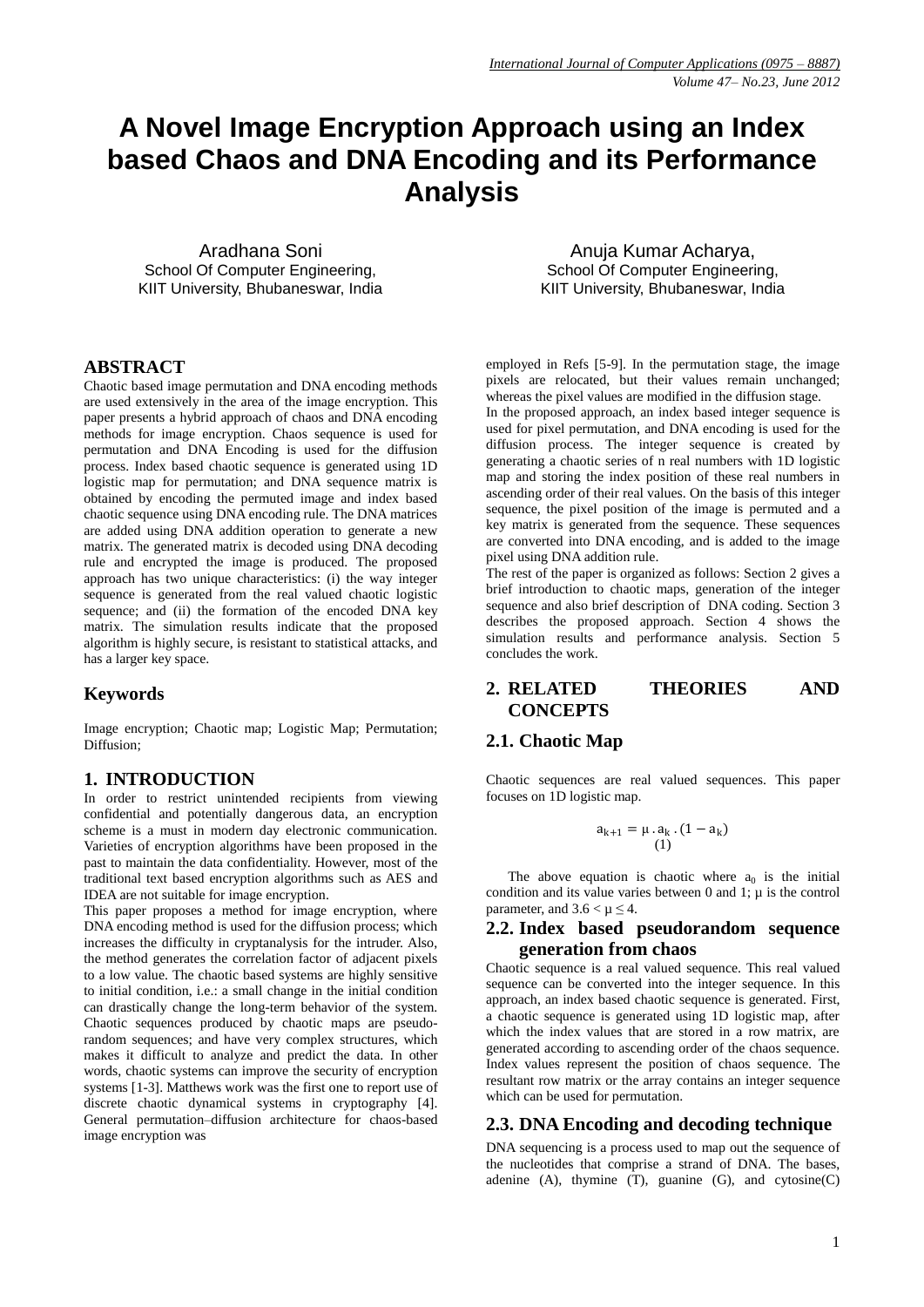represent the genetic code. A bonds with T; and G bonds with C. These base pairs are complement with each other just like binary values 0 and 1. In this approach, we consider binary values of A, C, G and T as 00, 01, 10 and 11 respectively. A and T indicates 00 and 11, which are complement to each other; similarly, C and G indicates 01 and 10, which are complement to each other. In the 8 bit grey images, each pixel is denoted by a DNA sequence of length 4.

#### *2.3.1. Rules for DNA Addition and Subtraction*

With the rapid development of DNA computing, various biology operations and algebraic operations based on DNA sequence have been presented by researchers [9-12] (for example: addition operation). Addition and subtraction operations for DNA sequences are performed according to traditional addition and subtraction operation. For example: addition of  $10 + 11 = 01$  indicates  $G + T = C$  and subtraction of  $10 - 11 = 11$  indicates  $G - T = T$ . The addition and subtraction rule are shown below in Table 1 and Table 2 respectively.

|                       | $+$ $\mathbf{A}$ $\mathbf{C}$ $\mathbf{G}$ $\mathbf{T}$ |                         |
|-----------------------|---------------------------------------------------------|-------------------------|
|                       | $A \mid A \mid C \mid G \mid T$                         |                         |
|                       | C C G T A                                               |                         |
|                       | G G T A                                                 | $\overline{\mathbf{c}}$ |
| $T$ $\vert T \vert$ A |                                                         |                         |

| <b>Table 1. DNA Addition Table 2. DNA Subtraction</b> |  |  |  |
|-------------------------------------------------------|--|--|--|
|-------------------------------------------------------|--|--|--|

|                                   | $+$ $\begin{array}{c c c c c c c c} \hline \end{array}$ + $\begin{array}{c c c c c}$ + $\end{array}$ + $\begin{array}{c c c c}$ |   |             |              |                     | $A \mid C \mid G \mid T$ |   |                |
|-----------------------------------|---------------------------------------------------------------------------------------------------------------------------------|---|-------------|--------------|---------------------|--------------------------|---|----------------|
| $\mathbf{A} \parallel \mathbf{A}$ | c G                                                                                                                             |   |             | $\mathbf{A}$ |                     | $A$ $T$ $G$              |   | $\overline{c}$ |
|                                   | $C$ $C$ $G$ $T$                                                                                                                 |   |             |              | $C$ $C$ $A$ $T$ $G$ |                          |   |                |
|                                   | $G \mid G \mid T \mid A$                                                                                                        |   | $\mathbf C$ | G            |                     | $G \mid C \mid A$        |   | $\mathbf{T}$   |
| $T$ $T$ $A$                       |                                                                                                                                 | c | G           |              | $T$ $T$ $G$         |                          | c |                |

#### **3. PROPOSED ALGORITHM**

The proposed approach consists of two step process. In the first part, the image is permuted in which each of the pixels is shuffled on the basis of the generated integer sequence. In the diffusion part, the generated sequence and permuted image are converted into the encoded DNA form. These two converted DNA matrix is then added to get the final encrypted image. Entire process of encryption is described below.



**Fig 1: Block Diagram of the Proposed Model**

#### **3.1 Permutation**

The rearrangement of the pixel is carried out by generating an integer sequence. Index based chaotic is used for pixel permutation. Algorithm 1 for pseudorandom sequence using logistic map:

- **Step1.** Generate the chaotic sequence of length n by using the formula (1) and store it in an one dimensional matrix  ${a1, a2, a3, a4, \ldots, a_n}$ .
- **Step2.** Find the index of the smallest number from the sequence of n number and then store it in b(1). Next find the index

of the  $2<sup>nd</sup>$  smallest number and store it in  $b(2)$ . Repeat This process until nth smallest number is stored in  $b(n)$ .

**Step3.** The array b contains sequence of n random number generated from the chaos sequence.

#### **3.2 Diffusion**

Diffusion is the process where actual pixel value is modified. To make this encryption method more secure and difficult to analyze, the permuted pixels are again fed to diffusion process. Here each pixel value of the permuted image is modified by a key value using DNA addition.

#### **3.3 Key matrix**

A key matrix is created for the pixel modification, which is generated from the integer sequence  $a$ . The The size of the a[ ] is first reshaped from $(1, m \times n)$ , and then each of the value in the integer sequence can be mapped into the key matrix as follows:

$$
k(i, j) = mod(a(i, j), 256)
$$
  
(2)

where  $0 \leq k(i, j) \leq 255$ .

The size of the key matrix is  $(m, n)$  and this matrix is converted into binary matrix, and then into a DNA sequence of size  $(m, n \times 4)$ .

Algorithm 2 for Image Encryption: Steps of the algorithm are:

- Step1. Take the original gray image matrix I of size (m, n), where m and n are the number of rows and columns of the image matrix.
- **Step2.** Generate chaotic sequence by using 1D logistic map and call algorithm (1) to generate integer sequence and store into a 1-D array a[] of size  $(1, m \times n)$ .
- **Step3.** Convert image matrix into row matrix of size I(1, m  $\times$ n). Shuffle the pixel position of the image matrix I on the basis of integer sequence a[ ]. The image matrix now is permuted.
- **Step4.** Again reshape the permuted image row matrix in to a two dimensional matrix of size  $I(m, n)$ . Convert this two dimensional matrix into a binary matrix and then from binary matrix to DNA encoded matrix using encoding rule. The matrix I is now of m rows and n ∗ 8/2 columns.
- **Step5.** Reshape integer sequence stored in array a<sup>[]</sup> (step 2) into a two dimensional matrix  $a(m, n)$ .
- **Step6.** Construct a key matrix k of size (m, n) using equation (2). Covert the key matrix k into binary matrix and then convert the binary matrix to DNA encoded matrix using encoding rule of size  $(m, n * \frac{8}{3})$  $\frac{6}{2}$ ).
- **Step7.** Finally, each pixel of I[ ] is added with each pixel of k[ ] using DNA addition rule; and a new matrix  $A[\ ]$  of size (m, nx4) is created.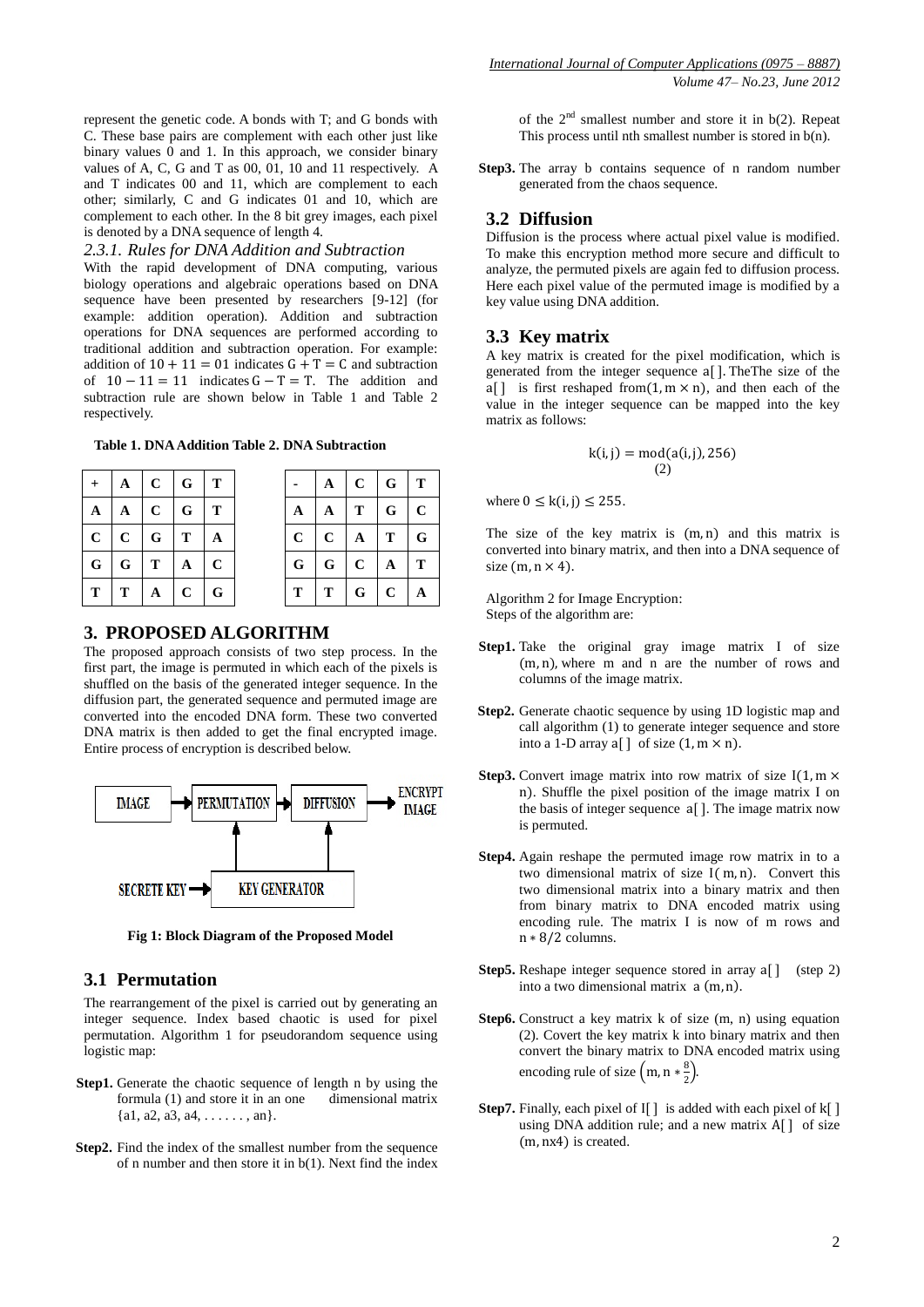**Step8.** Then decode the DNA matrix A[ ] to binary matrix by using reverse of encoding rule, and reconstruct it to an image matrix. This image matrix is the encrypted image.

The algorithm operation starts with taking initial key value for µ. Step1 to step2 is used for the generating the integer sequence. Step3 is used for rearranging the pixel and followed to this permutation process for the image pixel is carried out. Step4 generates the DNA sequence of the corresponding permuted image. Step5 and step6 are used for the generation of the key matrix and finally, step7 is used for DNA encoding.

The decryption process is just the replication of the encryption process. With the initial key value, an integer sequence is created and the encrypted pixel is brought back to its correct position. After permutation, same key matrix is generated and DNA subtraction operation is carried out to get the original image.

#### **4. PERFORMANCE ANALYSIS**

#### **4.1. Key space analysis**

Key space analysis is one of the important criteria of the performance analysis of image encryption algorithm. A good encryption algorithm should have a large key space, and also should be sensitive to the key value. In this paper we have considered the initial value of  $\mu$  as the key of the encryption algorithm. As the chaotic system are dynamic systems, which are very much sensitive to the initial key value; thus, a small variation to the initial seed or the key value creates a major impact on the encrypted image. This effect can be viewed in the simulation result in figure  $2(g)$ , by changing the  $\mu$  value from 3.61 to 3.62. The Figure2 (f) shows the histogram of wrongly decrypted image. From above results, we can conclude that the encryption algorithm is very sensitive to the key value.

#### **4.2. Histogram**

The operations have been performed on the standard image "leena.jpg", and the histograms of original image and encrypted image are plotted. Figure 2(a) shows the original image and 2 (b) its histogram and figure  $2(c)$  and  $2(d)$  shows encrypted image and its histogram. Histogram of encrypted image is uniform in nature and it is completely different from original image histogram. Hence, any statistical attack is unlikely in the proposed encryption technique.

#### **4.3. Correlation coefficient analysis**

Correlation is a statistical measurement of the relationship between two variables. Possible correlations range from +1 to –1. A zero correlation indicates that there is no relationship between the variables. A correlation of –1 indicates a perfect negative correlation, indicating that as one variable increases,





the other decreases. A correlation of +1 indicates a perfect positive correlation, indicating that both variables move in the same direction together. As it is well known that in any image, the correlation of adjacent pixels is very high. A good encryption algorithm should lower the correlation between adjacent pixels.

In order to test the correlation of two adjacent pixels, we randomly select 2000 pairs (horizontal and vertical) of adjacent pixels from the original and encrypted images and by using the following formulas the correlation coefficient of the adjacent pixel is calculated.

$$
E(x) = \frac{1}{N} \sum_{i=1}^{N} x_i
$$
  
\n(3)  
\n
$$
r_{xy} = \frac{\sum_{i=1}^{n} (x_i - E_x)(y_i - E_y)}{\sqrt{\sum_{i=1}^{n} (x_i - E_x)^2 (y_i - E_y)^2}}
$$
  
\n(4)  
\n
$$
cov(x, y) = \frac{1}{N} \sum_{i=1}^{N} (x_i - E(x))(y_i - E(y))
$$
  
\n(5)  
\n
$$
D(x) = \frac{1}{N} \sum_{i=1}^{N} (x_i - E(x))^2
$$
  
\n(6)

Figure 3(a) and (b ), show the correlation of two horizontally adjacent pixels in the original image and its encrypted image, where the correlation coefficients are 0.9468 and 0.0261 respectively. Similarly, figure 3 (c) and (d), show the correlation between two vertically adjacent pixels in the original and encrypted image. Table 3 shows that the correlations of adjacent pixels in the original and encrypted image have been sufficiently reduced.

**Table 3. Correlation of adjacent pixels in the original and encrypted image**

| Model      | <b>Original image</b> | <b>Encrypted image</b> |  |  |
|------------|-----------------------|------------------------|--|--|
| Horizontal | 0.9991                | $-0.0261$              |  |  |
| Vertical   | 0.9952                | 0.0682                 |  |  |

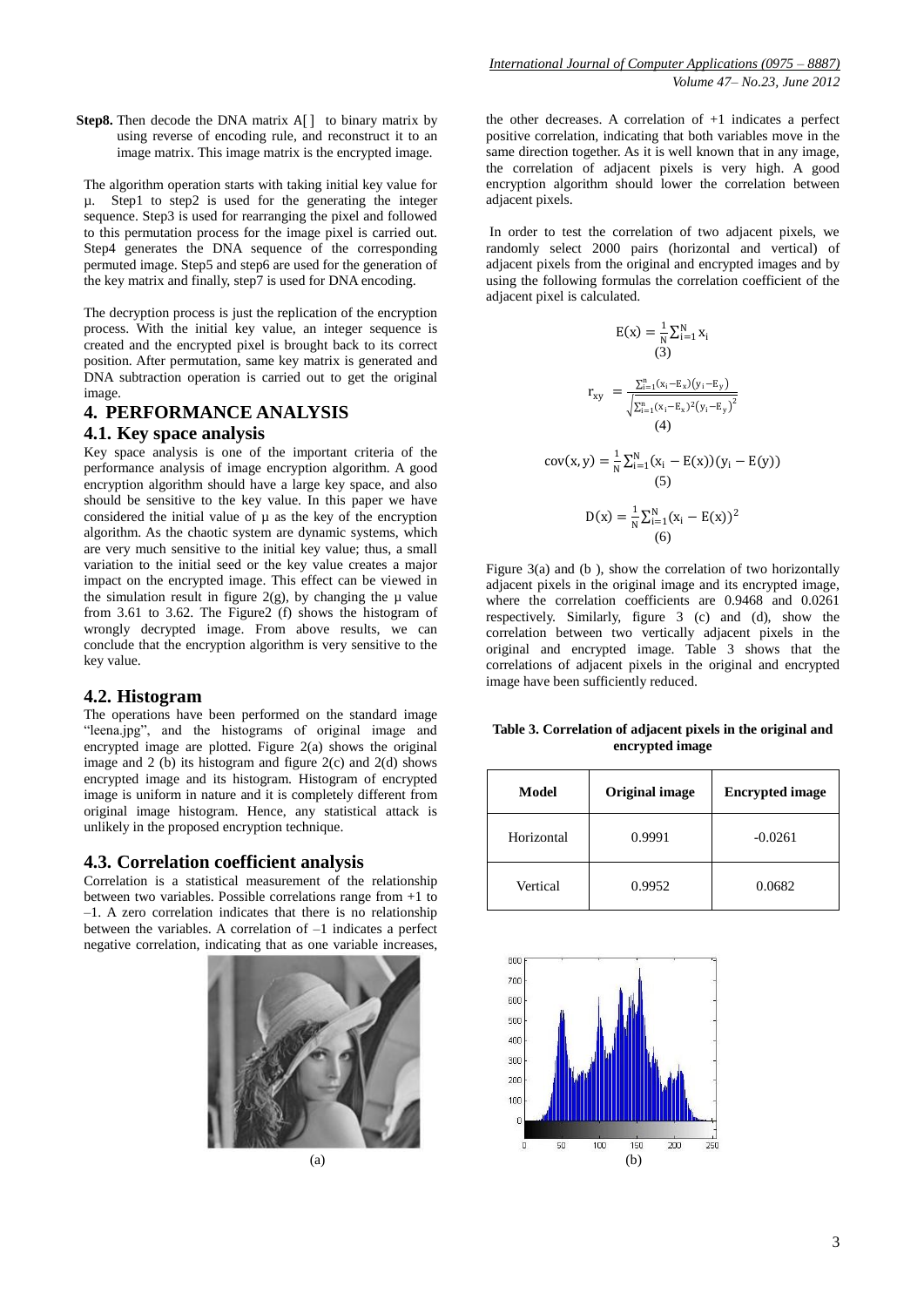

(g)

**Fig 2: Experimental Result (a) Original Image (b)Histogram of the Original Image (c) Encrypted Image with µ=3.61 (d) Histogram of the Encrypted Image (e) Decrypted Image (f) Histogram Of the Decrypted Image (g) Decryption of the original by taking different initial value of µ=3.62.**



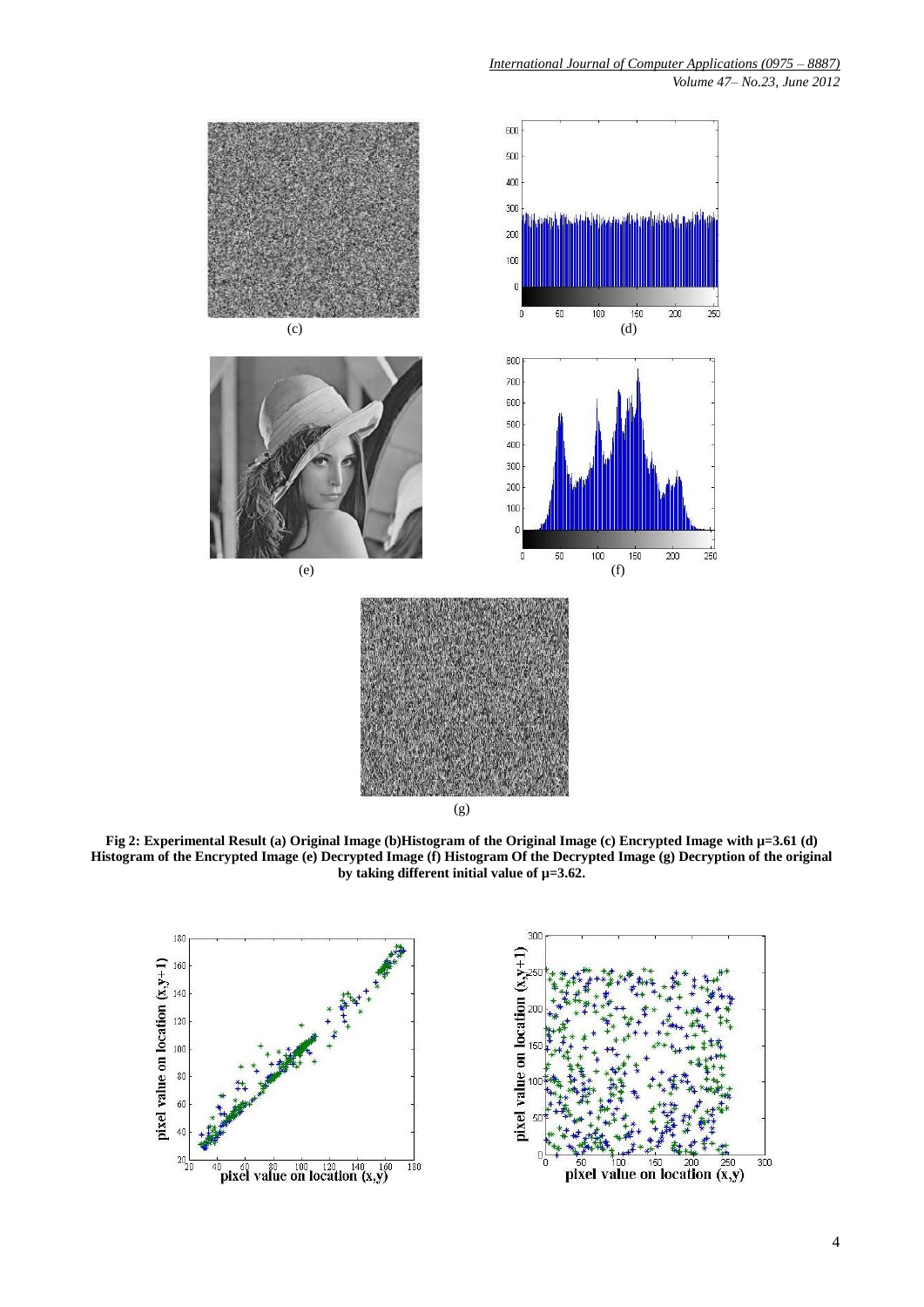

**Fig 3: figure (a) and (b) shows the correlation between two horizontally adjacent pixels in the plain and encrypted image. Figure (c) and (d) shows the correlation between two vertically adjacent pixel in the plain and encrypted image.**

#### **4.4. Speed analysis**

When the security requirement is fulfilled, the running speed becomes an important factor for practical application. Speed analysis is the strong point of the proposed algorithm. Mainly the processor time is reduced in generating the integer pseudorandom sequence from the chaotic sequence. In [5, 6] the traditional chaos process of image encryption uses the binary sequences for the image permutation. Chaos sequence are the real valued sequence and to convert it into its corresponding binary sequence, followed by more than one logic operation to generate the integer pseudo random number for image permutation, is a time consuming process. Unlike the above approach, the proposed approach directly generates the integer pseudo random number from the real valued chaotic sequence. This property makes the proposed method more effective and less time consuming for image encryption.

#### **4.5.Differential attacks**

Attackers often make a slight change for the original image, use the proposed algorithm to encrypt the original image before and after changing, and through comparing two encrypted images to find out the relationship between the original image and encrypted image. This is known as differential attack.

To test the influence of one pixel change on the whole ciphered image, researchers usually use two measures: the number of pixels change rate (NPCR), which measures the percentage of different pixel numbers between two images; and the unified average changing intensity (UACI), which measures the average intensity of difference between two images. Here the encrypted image of leena is called "leena-test1" and the encrypted image after changing the first pixel gray value from leena is called leena-test2.

$$
C(i,j) = \begin{cases} 0, & if T_1(i,j) = T_2(i,j) \\ 1, & if T_1(i,j) \neq T_2(i,j) \end{cases}
$$
(7)

$$
NPCR = \frac{\sum_{i=1}^{M} \sum_{j=1}^{N} C(i,j)}{M \times N} \times 100\%
$$
 (8)

$$
UACI = \frac{\sum_{i=1}^{M} \sum_{j=1}^{N} |T_1(i,j) - T_2(i,j)|}{(255 \times M \times N)} \times 100\%
$$
 (9)

Where M and N are the height and width of the image,  $T_1(i, j)$ and  $T_2(i, j)$  denote the pixel grey value of an image. We have obtained the result of image which is shown by Table 4.

**Table 4. Result of NPCR and UACI**

| Image     | <b>NPCR</b> | <b>UACI</b> |
|-----------|-------------|-------------|
| Leena.jpg | 99.5682     | 33.6562     |

#### **4.6.Entropy**

The information entropy is defined to express the degree of uncertainties in the system. We can also use it to express uncertainties of the image information. The information entropy can measure the distribution of grey value in the image, the distribution of grey value is more uniform, and the information entropy is greater, whereas it is smaller. The information entropy is defined as follows:

$$
H(m) = -\sum_{i=0}^{L} P(m_i) \log_2 P(m_i)
$$
 (10)

Where mi is the ith grey value for L level grey image,  $P(m_i)$  is the emergence probability of  $m_i$ , so  $\sum_{i=0}^{L} P(m_i) = 1$ . For an ideally random image, the value of the information entropy is 8. An effective encryption algorithm should make the information entropy tend to 8. The information entropies of encrypted image is H=7.9889 that is close to 8.

#### **5. CONCLUSION**

This paper has demonstrated a hybrid approach of permutation and diffusion method for image encryption. This proposed approach has been found to be effective, as it uses a randomized integer sequence for permutation. Also, the randomization of the sequence varies drastically by slightly changing the value of the initial condition. The diffusion part of the algorithm uses DNA encoding method which makes the data difficult to analyze for the intruder. Also, the algorithm